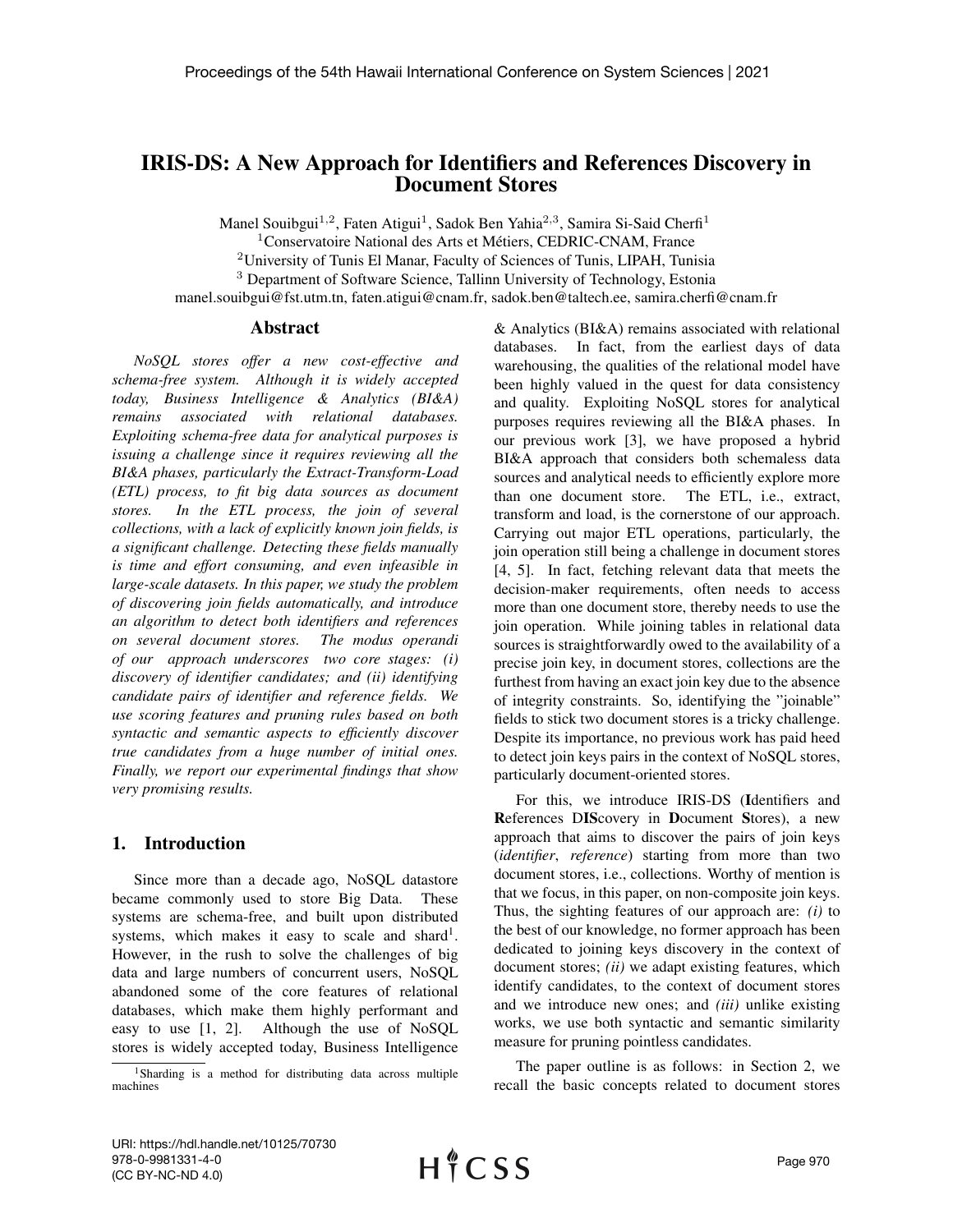followed by a motivating example in Section [3.](#page-1-1) In Section [4,](#page-2-0) we scrutinize the related literature. In Section [5,](#page-3-0) we introduce the core stages of our approach. In Section [6,](#page-5-0) we explain the overall algorithm. In Section [7,](#page-6-0) we present a case study of our approach. Finally, we discuss the experimental results in Section [8](#page-7-0) and we allude to takeaway messages and sketch issues of future work in Section [9.](#page-8-0)

### <span id="page-1-0"></span>2. Preliminaries

Document stores, *aka document-oriented databases*, are one of the families of NoSQL stores. A document, which has a schemaless nature, is the basic concept of document stores. JSON is currently the most commonly adopted format that we will use in the remainder.

Definition 1. *(*Document and Collection) *A document d is an object. Each object contains a set of key-value pairs; a key is a string, while a value can be either a primitive value (i.e, a number, a string, or a boolean), an object, an array of values, or null. A collection D is an array of documents.*

Before introducing the problem, we briefly present, in Table [1,](#page-1-2) the terminology related to document stores and their associated concepts in relational databases.

<span id="page-1-2"></span>Table 1: Main terminology of document stores and its equivalent in relational databases

| <b>Document stores</b>   | <b>Relational databases</b> |
|--------------------------|-----------------------------|
| database/document stores | database                    |
| collection               | table                       |
| document                 | row                         |
| field                    | column                      |
| identifier               | primary key                 |
| reference                | foreign key                 |

## <span id="page-1-1"></span>3. Motivating Example

In the following, we present a motivating example that smoothly sheds light on the main challenges of detecting the join keys in the context of document stores. We consider *n* collections denoted  $C_1, \ldots, C_n$ , that store two main topics, to wit orders made on marketplaces like *Amazon* and *Cdiscount*, and deliveries insured by brands like *Bosch* and *Moulinex*. For the sake of simplicity, Figure [1](#page-1-3) shows two collections,  $C_1$  for orders and  $C_2$  for deliveries. Suppose that we are interested in analyzing the deliveries' delay, called DD. To do so, we need to compute the delay as the difference between the actual delivery date versus the expected one.  $C_1$ 

<span id="page-1-3"></span>

Figure 1: An excerpt of two collections

contains all the orders made on *Amazon* marketplace and  $C_2$  contains the deliveries done by the Bosch brand to different marketplaces. As *DD* = *deliveryDate* −  $expDeliveryDate$  where deliveryDate  $\in C_1$  and expDeliveryDate  $\in$   $C_2$ , it is of paramount importance to correctly join  $C_1$  and  $C_2$  in order to compute the *DD* metric. The key fields that join  $C_1$  and  $C_2$  are  $OrderID$  as an *identifier* in  $C_1$  and OrderCode as a *reference* in  $C_2$ . If we use existing algorithms dedicated to relational databases in order to automatically detect join keys, it would be unfitting. In fact, the OrderID in  $C_1$  has a null value in the third document and is absent in the fourth one. Additionally, the set of OrderCode values: {Amazon Bosch1, eBay Bosch1, Cdiscount Bosch1} is not included in the set of OrderID values: {Amazon Moulinex1, Amazon\_Bosch1, Amazon\_KenWood1}. In document stores, joining two collections is a thriving challenge due to their clueless schemaless nature. In fact, *(i)* unlike primary key which is unique and not null, *identifier* as all the other fields, can be missing in some documents or can, normally and not exceptionally, have null values; *(ii)* document stores doesn't have "precise" join keys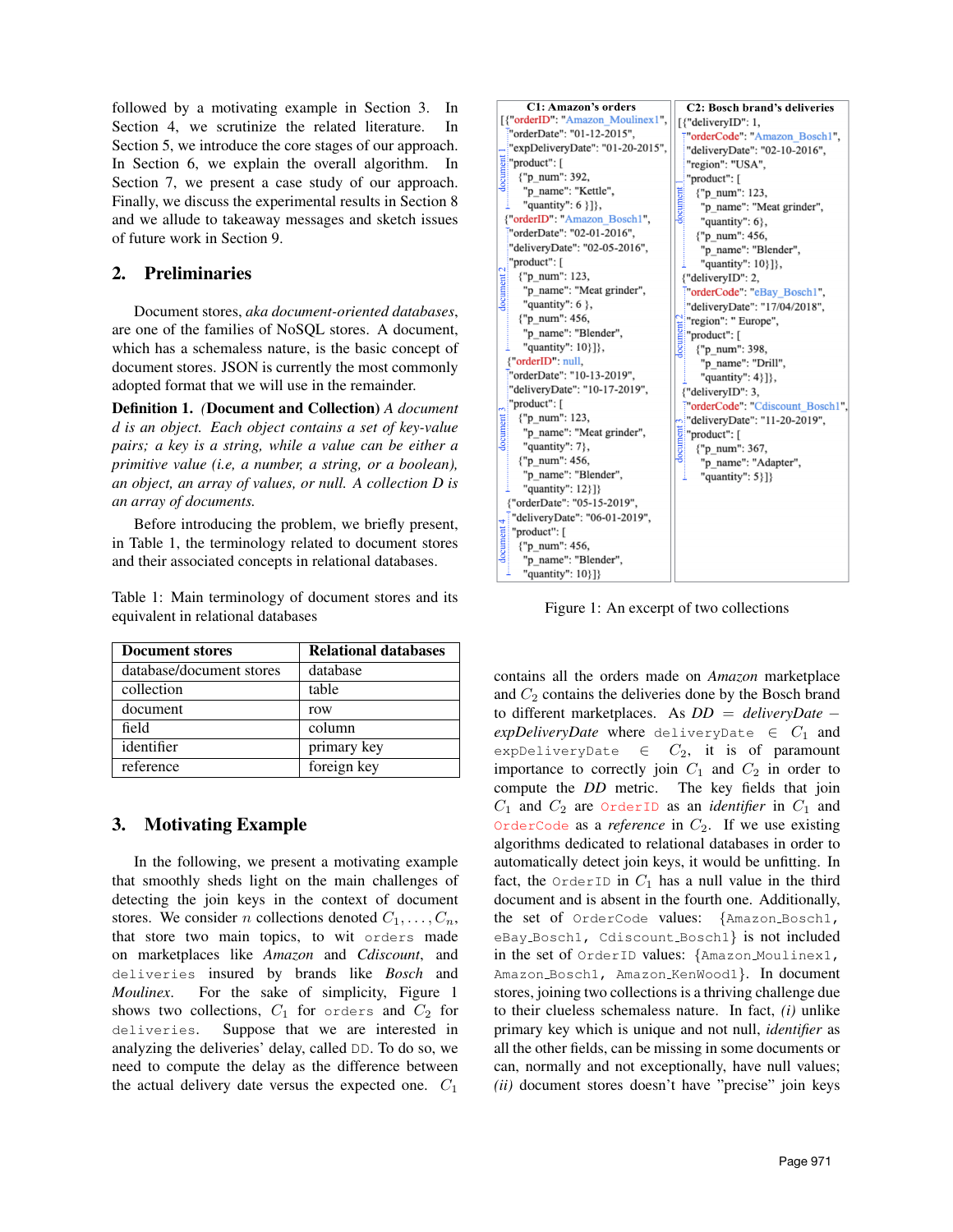beforehand due to the absence of integrity constraints; and *(iii)* unlike a relational database, *reference* values are not included in the *identifiers*' values, which means that it is impossible to use the inclusion dependencies in order to automatically detect *identifiers* and *references*.

### <span id="page-2-0"></span>4. Related Work

Our main objective is to identify "joinable" key fields, i.e., *identifier* and *reference* fields, to perform a join operation between two different document stores. We survey, in this section, existing works that paid attention to this issue. We identify three main streams of approaches: *(i)* dealt with the ETL process over NoSQL stores; *(ii)* addressed the join operation in the context of NoSQL stores; and *(iii)* proposed contributions for the primary key and foreign key detection in the context of relational databases.

### 4.1. ETL over NoSQL Stores

Few researchers have addressed the problem of ETL in the context of NoSQL stores, particularly the document-oriented ones [\[6,](#page-9-5) [7\]](#page-9-6). For example, in [\[8\]](#page-9-7), the authors proposed a tool, called *BigDimETL*, dealing with the ETL development process in the context of NoSQL stores. Data are extracted from a document store to be converted to a column-oriented store to apply partitioning techniques. The approach aims to minimize ETL time consuming by parallelizing the treatment of *select*, *project*, and *join* operations.

Along these works, several approaches have focused on schema extraction, i.e., a list of document fields with their types, from document stores [\[9\]](#page-9-8). Since it is a crucial step in an ETL process, dealing with document stores, we have studied these different contributions. Baazizi et al. [\[10\]](#page-9-9) were interested in schema inference of massive JSON datasets. The distinguishing feature of their approach is that it is parametric and allows the user to specify the degree of preciseness and conciseness of the inferred schema. Besides, Gallinucci et al. [\[11\]](#page-9-10) have extended the level of schema extraction of a collection of JSON documents, with schema profiling techniques, to capture the hidden rules explaining schema variants.

Although most of the above-mentioned approaches have exclusively focused on the first phase of the ETL process, i.e., the extraction phase or on extracting document schema, contributions in the transformation phase remain limited and require more effort. Besides, most of these contributions consider as input only a single collection of documents.

### 4.2. Join Operation in the Context of NoSQL Stores

A number of questions regarding the join operation in the context of NoSQL stores need to be addressed. In fact, the join operation is not explicitly available in NoSQL stores [\[4\]](#page-9-3). Few researchers have addressed this issue. For instance, in [\[4\]](#page-9-3), the authors discussed the impact of performing the join operation in the context of document stores. They have proposed an algorithm that performs an Inner-join operation on two MongoDB collections at the application-layer. The algorithm requires to be fueled with join keys. Besides, since the join is mandatory for querying tasks, we have also studied the querying dedicated approaches. In [\[12\]](#page-9-11), the authors proposed *Squerall*, a framework that enables querying of heterogeneous data on-the-fly without prior data transformation. *Squerall* supports MongoDB, Cassandra, and various sources. During query time, the framework enables the user to declare transformations for altering join keys to make data joinable. In [\[13\]](#page-9-12), Kondylakis et al., have proposed a data management solution allowing joins over NoSQL Cassandra databases where the primary keys are considered as partition keys. The approach proposed in [\[14\]](#page-9-13) inputs two sets of values from join columns and produces a predicted join relationship using a big table corpus.

The aforementioned works have all addressed the join operation in the context of NoSQL stores. However, we note that all of them rely on a strong assumption: having the join keys beforehand. It is worth mentioning that, in the context of NoSQL stores, no prior works have proposed a method to find the pair of join keys, i.e. both *identifiers* and their respective *references*. Hence, it would be of benefit to examine prior research carried out within a relational database context.

#### 4.3. Primary Key and Foreign Key Discovery in Relational Databases

In this subsection, we present the contributions that have dealt with the detection of primary keys and foreign keys in the context of relational databases. The authors in [\[15,](#page-9-14) [16,](#page-9-15) [17\]](#page-9-16) have paid attention to foreign keys detection assuming the presence of primary keys. Quite freshly, Jiang and Naumann [\[18\]](#page-9-17) have proposed an approach to discover both primary keys and foreign keys automatically for a given relational database. The approach is based on the functional dependencies that describe the characteristics of a table or relationships between tables, namely unique column combination and inclusion dependencies. Both types of dependencies have been used to, respectively, detect primary keys and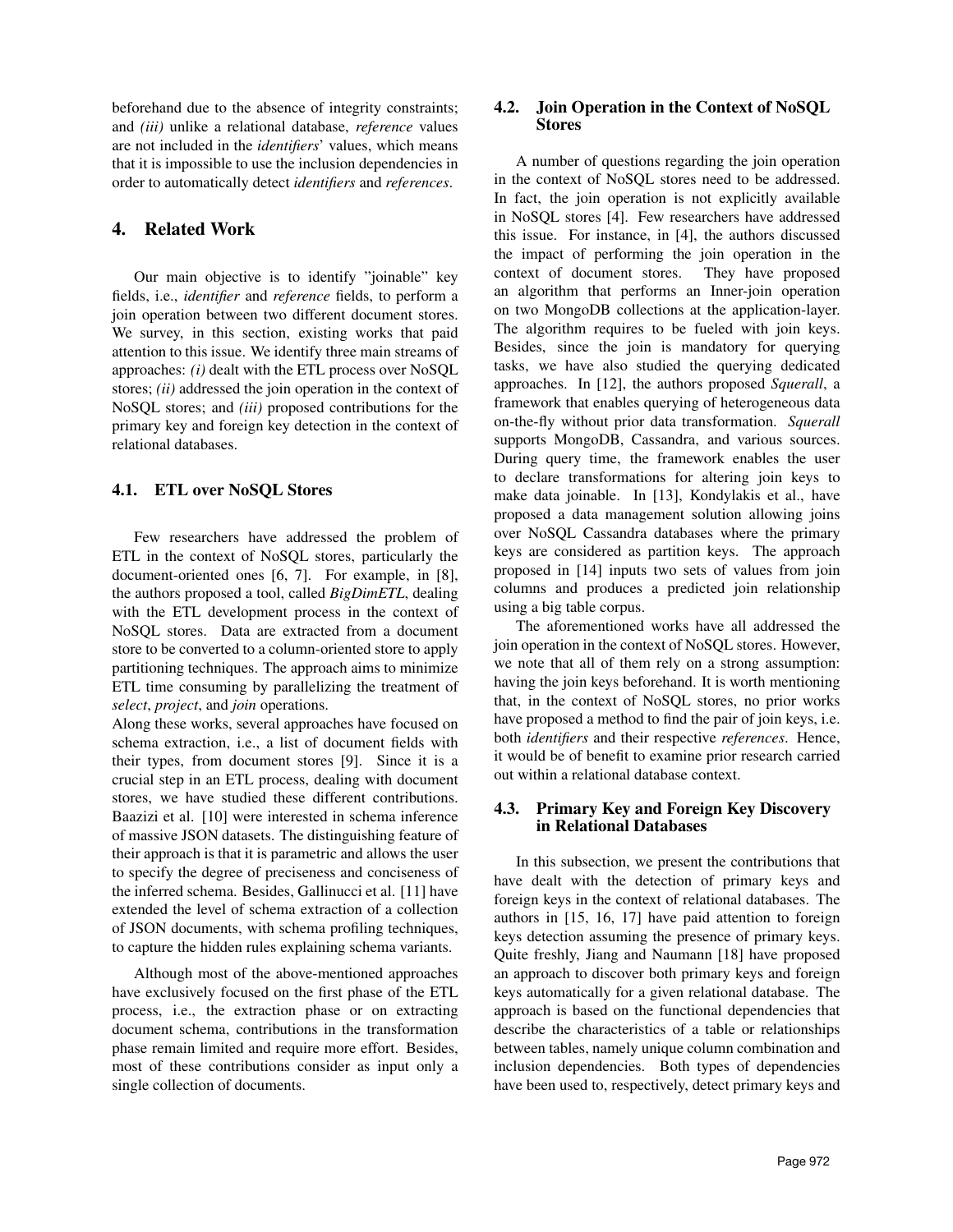foreign keys in relational databases. A unique column combination is the set of attributes whose projection contains only the set of column combinations having the unique and non-null values, whereas, in document stores, fields can easily, be missing in some documents or can, normally and not exceptionally, have null values. On the other hand, their work is based on the set of inclusion dependency given as input. However, this assumption couldn't pertain in the context of document stores as described in our motivating example.

Even if this previous work [\[18\]](#page-9-17) is the closest one to our problem, it can not be applied out of the context of relational databases. Thus, we have undergone a rethinking of the problem by using alternative methods adapted to document stores' schemaless nature.

### <span id="page-3-0"></span>5. The IRIS-DS Approach to Automatically Detect Identifiers and References

In this section, we thorroughly describe the core stages of our approach: *(i)* discovery of *identifier* candidates; and *(ii)* identifying candidate pairs of key fields.

#### 5.1. Discovery of Identifier Candidates

In this first stage, we restrict our focus on the discovery of *identifier* candidates on which depends the identification of the pairs (*identifier*, *reference*). Hence, the aim of this stage is to start with identifying an initial list of identifier candidates for each collection and come out with a refined list after the scoring and the pruning phases.

<span id="page-3-2"></span>5.1.1. Identifying the Initial List of Identifier **Candidates.** Let us consider a collection  $C$ , and its global schema  $SG = T_c \cup T_s$ , where  $T_c$  is the set of fields with complex types and  $T<sub>s</sub>$  the ones with simple types. Since an *identifier* can not, probably, be a *JSONObject* nor a *JSONArray*, then we limited the search space of *identifier* candidates to the ones having simple types  $(T_s)$ . Moreover, due to schema flexibility, documents within the same collection may present some structural variety. Some fields are not present in all documents. Thus, we classify fields in  $T_s$  as being required  $(F_r)$ or optional  $(F<sub>o</sub>)$  (cf., Definition [2\)](#page-3-1). We limited the search space of identifier candidates to the required fields within  $F_r$ . Then, within  $F_r$ , we look for those having unique values.

<span id="page-3-1"></span>Definition 2. *(*Required field*) A field is required whenever its frequency is greater than or equal to a threshold* ε*. The frequency is computed as*

 $freq(field) = \frac{|\tilde{k}_c|}{|D_c|}$  [\[19\]](#page-9-18)*, where*  $|\tilde{k}_c|$  *is the number of documents in which the key in the given field is not missing and has a not null value, and*  $|D_c|$  *stands for the total number of documents within the collection* C*.*

<span id="page-3-3"></span>5.1.2. Scoring Identifier Candidates. In the context of relational sources, several primary key features had been explored in the literature [\[18,](#page-9-17) [20\]](#page-9-19) to distinguish true primary keys from spurious ones, i.e., position, name suffix, and value length. We reuse these features that we have adapted to the context of document stores in our proposal, and we introduce new schema-based features: depth and data type. We present these features as follows:

- Name suffix: *identifiers* are generally identified by their field name suffix. We consider the list of possible names' suffixes for identifiers as: "id", "key", "nr", "no", "pk", "num", and "code". The score function  $suffix(f)$  is binary. It returns one if the field, denoted as  $f$ , has one of the suffixes mentioned above or zero otherwise.
- Position: very often, an *identifier* is ranked first in a collection. The score function is defined as  $\frac{1}{|before(f)|+1}$ , where  $before(f)$  denotes the number of fields before a field  $f$ . Worth of mention in a document store, a field can be found in different positions in the set of documents. Hence, we consider the most frequent position of f.
- Depth: *identifiers* often have a shallow depth. In fact, a nested field has a lower chance to be an *identifier* for the entire collection. We define the score function as  $\frac{1}{depth(f)+1}$ .
- Data type: hands-on hints show that a field is prone to be an *identifier* whenever its data type is Integer or String. The score function  $type(f)$  is binary and returns one if the field has a *String* or an *Integer* type or zero otherwise.
- Value length: fields that are used as *identifiers* are supposed to have a short value length, as they are typically non-semantic *identifiers*. The score function is defined as  $\frac{1}{max(1, |LengthMax(f)|-n)}$ , where  $|LengthMax(f)|$  is the length of the longest value associated to the field of f and the parameter  $n$  is used to penalize long values.

We use these features to score each *identifier* candidate related to each collection. For the total score, we use the overall average of the computed scores.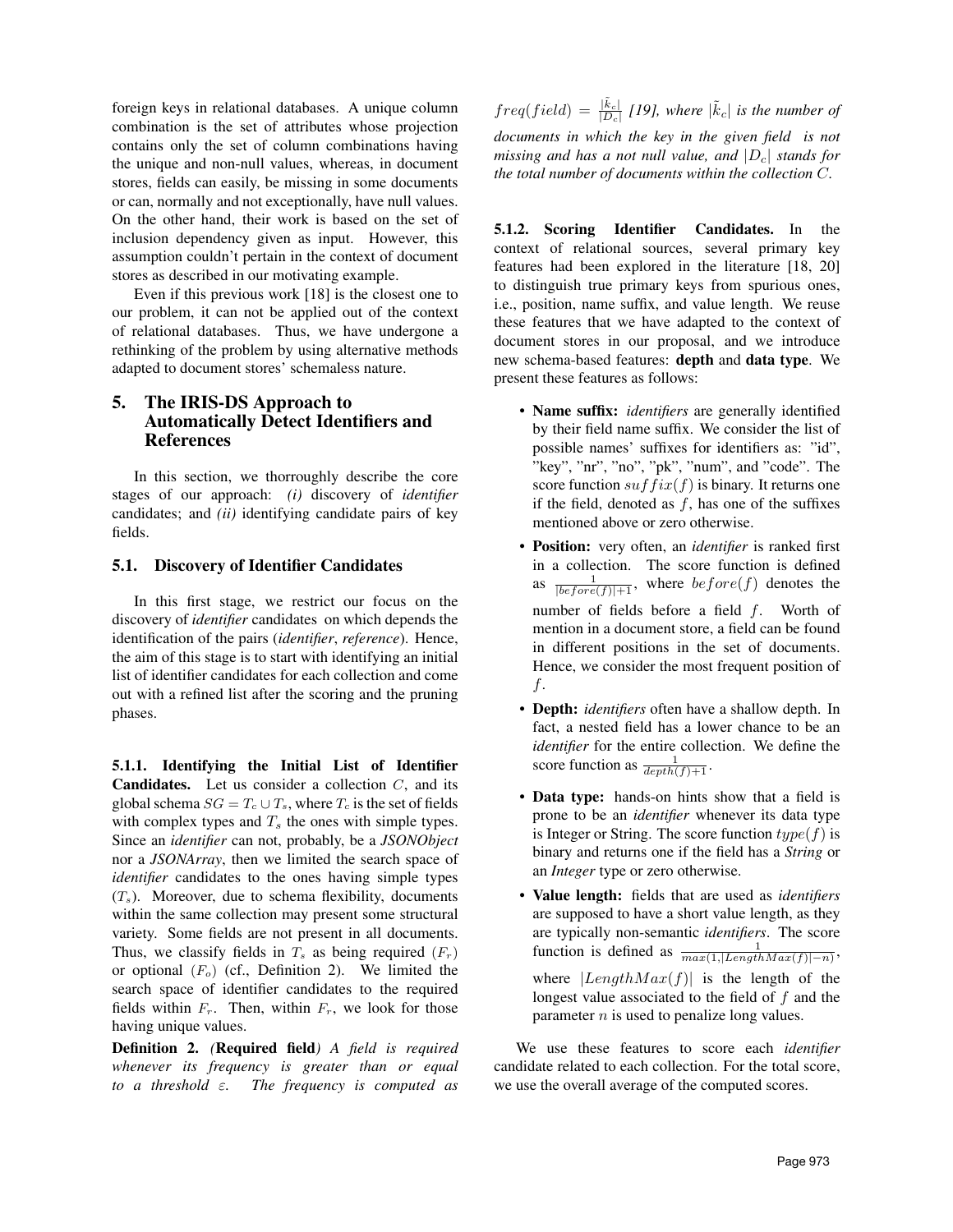5.1.3. Pruning Identifier Candidates. Expectedly, the set of the initial *identifier* candidates is very large. Filtering techniques are essential to get rid of poor *identifier* candidates. For this, for each collection, we score each *identifier* candidate using the above-described features. In this paper, we use the cliff technique [\[18\]](#page-9-17) (cf., Definition [3\)](#page-4-0). As described in Example [1,](#page-4-1) the set of *identifier* candidates is split into two parts: *(i) Upper*: it contains the candidates before the cliff; and *(ii) Lower*: it contains the remaining candidates. Since the candidates that appear in the *Upper* part do have the highest score, we prune the candidates belonging to the *Lower* part. We note that in case of multiple instances of cliff we retain all candidates.

<span id="page-4-0"></span>**Definition 3.** *(Cliff [\[18\]](#page-9-17)) Given*  $S = \{S_1, S_2, \ldots, S_n\}$ *, the sorted score list of identifier candidates belonging to one collection, and their corresponding score difference list,*  $SD = \{SD_1, SD_2, \ldots SD_{n-1}\}$ *, where a score difference is defined as*  $SD_i = S_i - S_{i+1}$  *of each pair of adjacent candidates, the cliff is the pair of adjacent candidates*  $S_i$  *and*  $S_{i+1}$  *having the largest SD score.* 

<span id="page-4-1"></span>Example 1. *As depicted in Figure [2,](#page-4-2) we suppose having a list* S *of identifier candidates' scores, which are decreasingly sorted as follows:*  $S =$ {1.0, 0.6, 0.58, 0.39, 0.23, 0.1}*. We generate the score difference list* SD = {0.4, 0.02, 0.19, 0.16, 0.13}*. The cliff is the largest score difference value in* SD*, i.e., 0.4. The green and the red squares, shown in Figure [2,](#page-4-2) respectively illustrate, the Upper and the Lower parts.*

<span id="page-4-2"></span>

Figure 2: Example of the cliff method applied to the ranked scores of *identifier* candidates

The pruning phase is dedicated to refining the initial list of *identifier* candidates for each collection. Furthermore, the refined list is used to identify candidate pairs of key fields as detailed in the remainder.

#### 5.2. Identifying Candidate Pairs of Key Fields: Identifiers and References

This stage aims to constitute the pairs of *identifier* and *reference* fields related to every two document stores. The stage is based on two steps detailed in the following parts.

5.2.1. Creating the Initial Set of Pairs. This step consists in identifying the initial set of pairs (*identifier*, *reference*) between every two collections. Given two collection schemas, we first perform the Cartesian product between the *identifier* candidates  $IDc(C_1)$  of the first collection and the set of fields of the second collection  $F(C_2) = f_1, \ldots, f_n$ . Secondly, we perform the Cartesian product between  $IDc(C_2)$  and  $F(C_1) =$  $f_1, \ldots, f_m$ . It is worth mentioning that fields with complex types are not considered while performing the Cartesian product.

5.2.2. Filtering. For the sake of refining the initial list generated from the previous step, we propose a filtering step, which is based on three rules:

Rule 1: Compatibility of data type: we remove from the initial list, the pair of fields that do not have the same type or do not have compatible types. For example, if we have an *identifier* with a *String* type and a *reference* with an *Integer* type, and they are not convertible, this pair will be omitted in this case. Our approach covers all possible combinations of primitive types, e.g., (*String*, *String*), (*String*, *Double*), (*Integer*, *Double*), (*Short*, *Double*). Since a real primitive type can be hidden under another primitive type, we check the type of each field pair to detect such cases.

Rule 2: Syntactic similarity-based pruning: in many instances, fields' names are not randomly assigned for the sake of better understanding. Hence, taking into account the similarity between the fields' names of each pair could be a kick-off beacon. To this end, we use a syntactic similarity measure and we opt for the *Fuzzy-Token* similarity since it is the most suitable for our case [\[21\]](#page-9-20). The similarity combines both token-based similarity and string similarity. To use this similarity function, the input strings  $s_1$  and  $s_2$  are tokenized. We consider both cases for the tokenization: *(i)* having a delimiter, e.g., "..." and/or uppercase letter; *(ii)* strings are attached without a delimiter, e.g., "LINESTATUS". The function is defined as syntac(s<sub>1</sub>, s<sub>2</sub>) =  $\frac{|T_1 \cap_{\sigma} T_2|}{|T_1| + |T_2| - |T_1 \cap_{\sigma} T_2|}$ , where s<sub>1</sub> is the *reference* name and  $s_2$  is either the *identifier* name or the collection name of that identifier. Then, we retain the maximum value obtained between the two similarity measures. We note that  $s_1$  and  $s_2$  are amended comparing to  $[18]^2$  $[18]^2$ . In addition,  $T_1$  and  $T_2$  are the

<sup>&</sup>lt;sup>2</sup>In [\[18\]](#page-9-17), the authors have concatenated the table name for both primary key and foreign key presented in an inclusion dependency. However, it remains unclear to concatenate table name for both of them because, generally the foreign key is likely to be similar to the name of the referenced table, but the inverse rarely happens.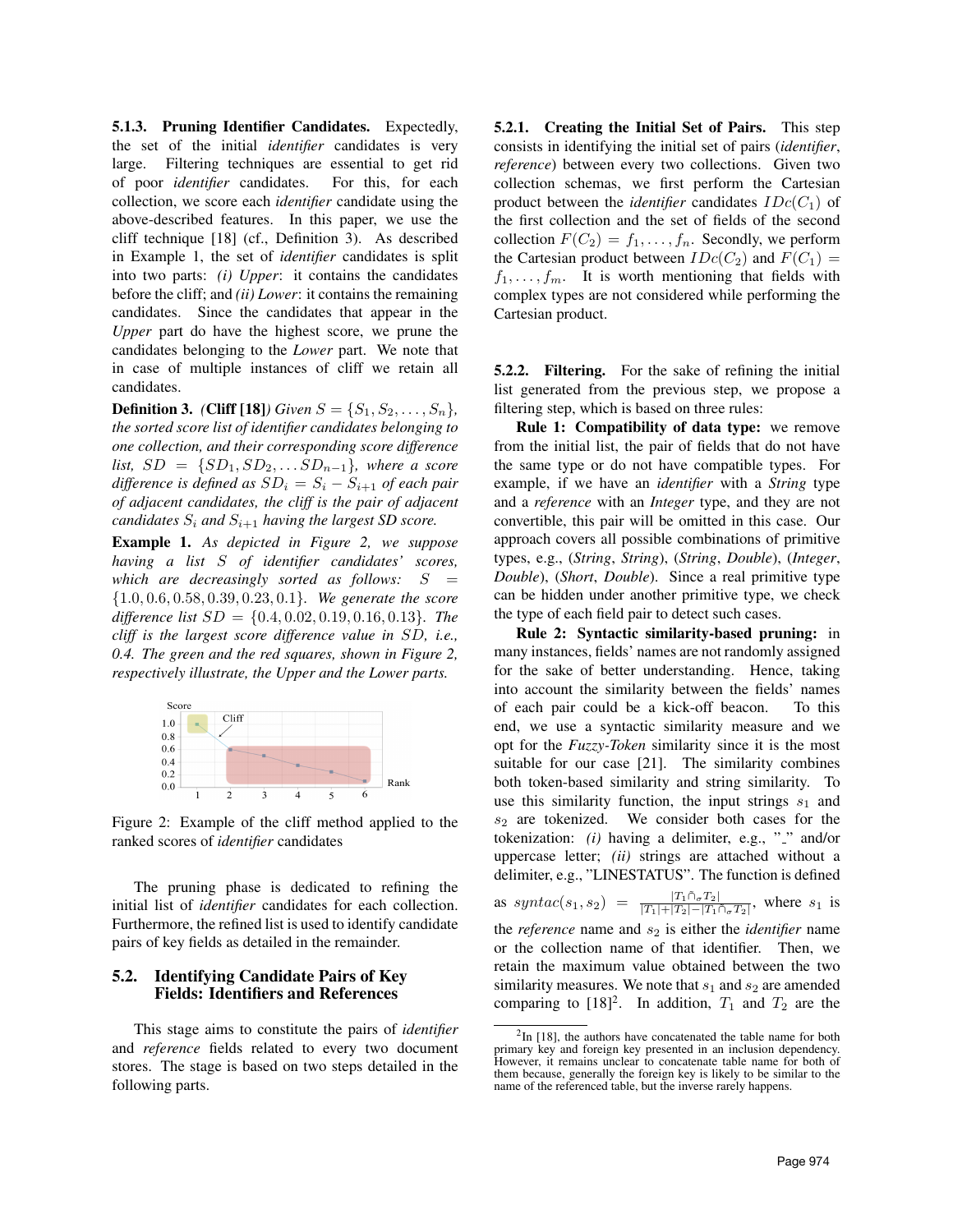<span id="page-5-1"></span>

Figure 3: IRIS-DS general's architecture at a glance

tokens' sets related to  $s_1$  and  $s_2$  respectively and  $\sigma$ is the edit distance threshold used to penalize lower similarities. To compute this similarity a weighted bigraph should be constructed using  $T_1$  and  $T_2$ . The weight, i.e., edit distance measure, is assigned to each edge. Then, we keep only the edges with a weight larger than  $\sigma$ . The fuzzy overlap, denoted by  $|T_1 \cap_{\sigma} T_2|$ , is used to define the maximum weight matching of the constructed graph.

Rule 3: Semantic similarity based pruning: using only the syntactic similarity between two fields is not sufficient to cover all cases, e.g., customer and client. It leads certainly to generate some false-positive and false-negative results. To this end, we propose a filtering step based on semantic similarity. To do so, we use the *Wup* semantic similarity measure, which is based on the lexical database Wordnet<sup>3</sup>. Similarly to the syntactic measure, we use tokenization to divide the attached words into meaningful separated words.

#### <span id="page-5-0"></span>6. The IRIS-DS Algorithm

Figure [3](#page-5-1) shows the overall process of our proposed algorithm IRIS-DS. Starting from several collections, it firstly discovers the initial set of identifier candidates that will be refined after the scoring and the pruning steps. Secondly, it refines the initial set of candidate pairs discovered by performing the filtering step. The pseudo-code is sketched in Algorithm [1,](#page-5-2) which in turn invokes various methods that are detailed separately.

In line A1.L2, i.e., Algorithm [1,](#page-5-2) Line 2, we start with the extraction of collections' global schemas. In line A1.L3, we search *identifier* candidates from the set of fields presented in collections' global schemas. This step is detailed separately in Algorithm [2.](#page-6-1) In line A1.L4, the list of collections' pairs, denoted as L, is generated using the Cartesian product while keeping only pairs with different elements, i.e., each collection pair is defined as  $CP = (C_i, C_j)$  where  $C_i \neq C_j$ .

The cardinality of L is defined as  $|L|$  =  $|C|$ ( $|C|-1$ ) where  $|C|$  is the number of distinct collections. ,

<span id="page-5-2"></span>

| <b>Algorithm 1: IRIS-DS</b>                                           |  |  |  |  |  |
|-----------------------------------------------------------------------|--|--|--|--|--|
| <b>Input:</b> Collections C                                           |  |  |  |  |  |
| <b>Output:</b> Pairs of identifier and reference                      |  |  |  |  |  |
| candidates for each collections' pair                                 |  |  |  |  |  |
| <i>I</i> Reand                                                        |  |  |  |  |  |
| $FLCP_1 = \emptyset$ , $FLCP_2 = \emptyset$ ;<br>1                    |  |  |  |  |  |
| $SG_C =$ GenerateCollectionsSchemas(C);<br>$\overline{2}$             |  |  |  |  |  |
| SearchCandidateIDs( $C, SG_C$ );<br>$\overline{\mathbf{3}}$           |  |  |  |  |  |
| $L = GetListOfCollection Pairs();$<br>$\overline{\mathbf{4}}$         |  |  |  |  |  |
| 5 foreach $CP=(C_i, C_j)$ in L do                                     |  |  |  |  |  |
| $ L  = \frac{ C ( C -1)}{2}$                                          |  |  |  |  |  |
| if $GetID(C_i) \neq \emptyset$ then<br>6                              |  |  |  |  |  |
| foreach IDc in $GetID(C_i)$ do<br>7                                   |  |  |  |  |  |
| $L_1 = \{ \text{IDc} \} \times \text{GetFields}(\text{SG}(C_i))$<br>8 |  |  |  |  |  |
| $\triangleright$ GetFields (SG( $C_i$ )): the set                     |  |  |  |  |  |
| of fields with simple types                                           |  |  |  |  |  |
| $FLCP_1 = FLCP_1 \cup Filter(L_1);$<br>9                              |  |  |  |  |  |
| D FLCP: Filtered list of                                              |  |  |  |  |  |
| candidate pairs                                                       |  |  |  |  |  |
| end<br>10                                                             |  |  |  |  |  |
| end<br>11                                                             |  |  |  |  |  |
| if $GetID(C_i) \neq \emptyset$ then<br>12                             |  |  |  |  |  |
| foreach <i>IDc</i> in $GetID(C_j)$ do<br>13                           |  |  |  |  |  |
| $L_2 = \{IDc\} \times GetFields(SG(C_i));$<br>14                      |  |  |  |  |  |
| $FLCP_2 = FLCP_2 \cup Filter(L_2);$<br>15                             |  |  |  |  |  |
| end<br>16                                                             |  |  |  |  |  |
| end<br>17                                                             |  |  |  |  |  |
| $Store(C_i, C_j, FLCP_1, IRead);$<br>18                               |  |  |  |  |  |
| Store:<br>store the IRcand for each<br>$\triangleright$               |  |  |  |  |  |
| collection pair                                                       |  |  |  |  |  |
| Store $(C_i, C_i, FLCP_2, IRead);$<br>19                              |  |  |  |  |  |
| end<br>20                                                             |  |  |  |  |  |
| 21 return IRcand                                                      |  |  |  |  |  |
|                                                                       |  |  |  |  |  |

The idea is to iterate over L to find the set of pairs of candidate join keys (*identifier*, *reference*) between every two collections (lines A1.L5-20). We consider both directions: a field in  $C_i$  can refer to another field in  $C_j$  (lines A1.L6-11) or vice versa (lines A1.L12-17). The loop from line A1.L7 to line A1.L10 iterates over the list of *identifiers* of the current collection  $C_i$ generated with  $GetID(C_i)$ . To constitute the pairs of candidate keys, we use the Cartesian product between the *identifier* candidate of the first collection and the filtered fields from the second one. Once the list of candidates pairs of key fields is generated, we propose a filtering step (line A1.L9), which is detailed separately in Algorithm [3.](#page-6-2)

Algorithm [2](#page-6-1) shows the procedure of identifying the initial list of *identifiers* candidates.

<sup>3</sup>https://wordnet.princeton.edu/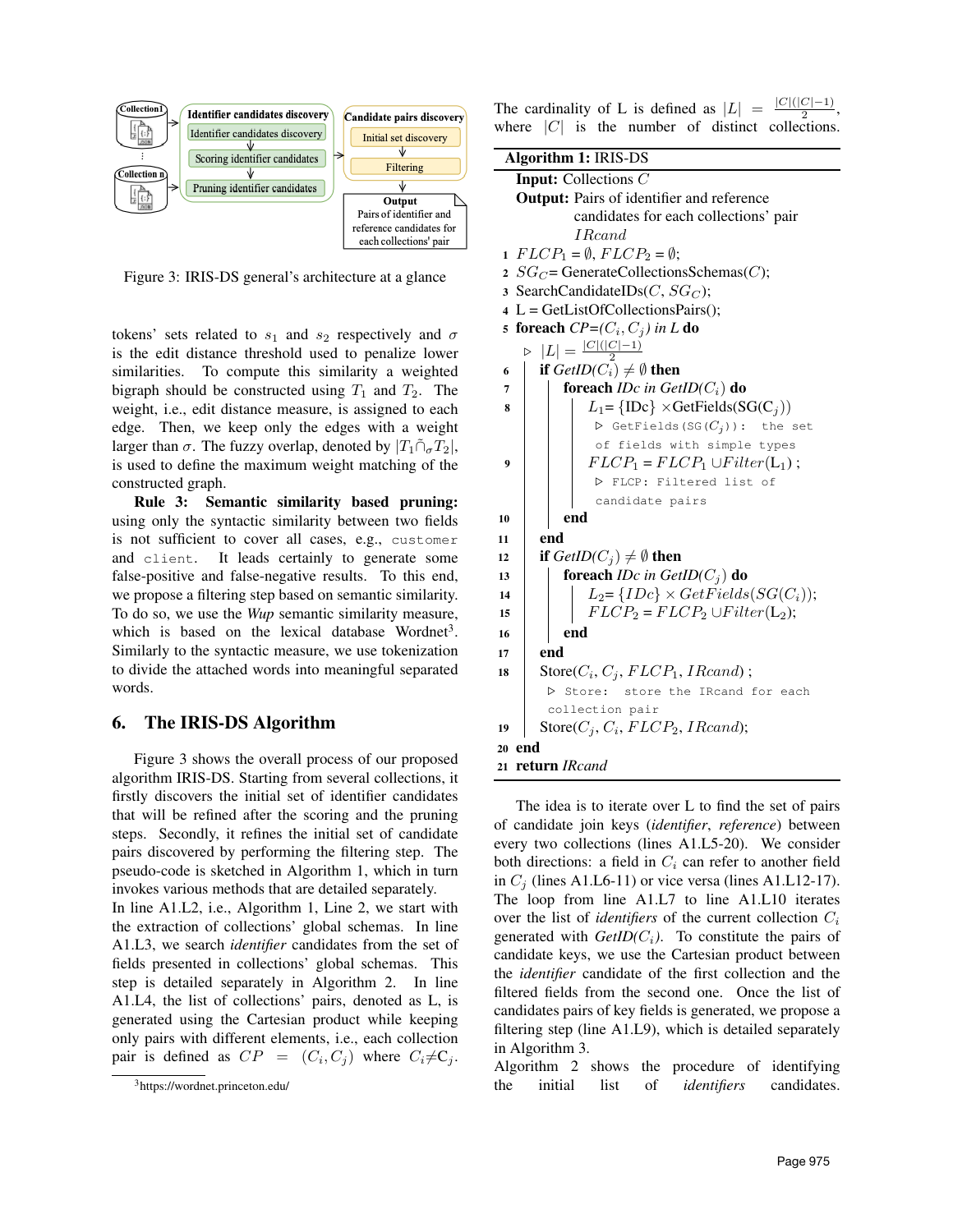<span id="page-6-1"></span>

| Algorithm 2: SearchCandidateIDs $()$                                     |
|--------------------------------------------------------------------------|
| <b>Input:</b> Collections C, Collections schemas                         |
| $SG_C$                                                                   |
| <b>Output:</b> Initial list of identifier candidates IL                  |
| $I = \emptyset$ , $R = \emptyset$ , $L = \emptyset$ , $IL = \emptyset$ ; |
| 2 foreach $C$ in $C$ do                                                  |
| $I = GetFieldsWithSimpleTypes(SG_C);$<br>3                               |
| $R = \text{GetRequiredFields}(I);$<br>$\overline{\mathbf{4}}$            |
| $L=$ GetUnique $(R)$ ;<br>$5 \quad  $                                    |
| $IL = IL \cup L$<br>6                                                    |
| end                                                                      |
| return IL                                                                |

<span id="page-6-2"></span>Algorithm 3: Filter()

Input: List of candidate pairs of key fields L, thresholds  $\epsilon$  and  $\gamma$ Output: Filtered List FL <sup>1</sup> foreach p *in* L do <sup>2</sup> if *CheckTypeCompatibility()== true and*

*SyntacticSimilarityMeasure(p)*  $\geq \epsilon$  **then** Add<sub>-p</sub> $(T_1)$ ;

```
\mathsf{3} else Add<sub>-p</sub>(T_2);
```

```
4 end
```

```
5 if T_2 \neq \emptyset then
```

```
6 foreach p in T_2 do
```

```
7 if SemanticSimilarityMeasure(p) \leq \gammathen
\mathbf{8} discard(p);
9 end
10 end
```

```
11 end
```

```
12 FL = T_1 \cup T_2;
13 return FL
```
<span id="page-6-3"></span>

Figure 4: Sample JSON documents of the TPC-H benchmark

The basic steps are described in subsection [5.1.1.](#page-3-2) Algorithm [3](#page-6-2) describes the filtering step, which is based

on both syntactic and semantic similarity measures. Given a list of candidate pairs of key fields, we iterate over it to check the data type compatibility and to compute the syntactic similarity measure using the method *SyntacticSimilarityMeasure()*. All the pairs are split into two groups. The first one holds pairs that have a syntactic similarity measure equal to or greater than a given threshold, i.e., both fields are syntactically similar. The remaining pairs are held into the second group  $T_2$  (lines A3.L2-5) to be semantically checked. In our experiments, we varied the thresholds and we found that  $\epsilon = 0.5$  and  $\gamma = 0.7$  are the most suitable values for penalization.

## <span id="page-6-0"></span>7. Case Study

Figure [4](#page-6-3) shows two JSON collections, i.e., Orders and Nation, that are based on the TPC- $H<sup>4</sup>$  benchmark. This benchmark consists of relational sources that we have transformed into JSON collections<sup>5</sup> For the sake of legibility, we have presented only an excerpt of one document from each collection. Based on this benchmark, our basic scenario is to perform a join operation between Orders and Nation. In doing so, we should perform *identifiers* and *references* discovery between the two aforementioned collections. We start

<span id="page-6-4"></span>Table 2: Initial list of candidate identifiers with their scores

| <b>Collection</b>  | <b>Candidate identifiers</b> | Score |
|--------------------|------------------------------|-------|
|                    | \$/N_NATIONKEY               | 1.00  |
| Nation             | \$/N_COMMENT                 | 0.40  |
|                    | \$/N_NAME                    | 0.63  |
| \$/Customers/PHONE |                              | 0.34  |
|                    | \$/O_ORDERDATE               | 0.35  |
| Orders             | \$/Customers/ADDRESS         | 0.32  |
|                    | \$/Customers/NAME            | 0.33  |
|                    | \$/O_CLERK                   | 0.46  |
|                    | \$/Customers/CUSTKEY         | 0.71  |
|                    | \$/Customers/COMMENT         | 0.31  |
|                    | \$/Customers/ACCTBAL         | 0.31  |
|                    | \$/O_ORDERKEY                | 1.00  |
|                    | \$/O_TOTALPRICE              | 0.46  |

by identifying an initial list of identifier candidates for each collection as described in subsection [5.1.1.](#page-3-2) We present the obtained candidate identifiers for each collection in the second column of Table [2.](#page-6-4) We note that we present a field using its path from the document root, where *\$* symbol represents the

<sup>4</sup>Decision support benchmark: http://www.tpc.org/tpch/

<sup>5</sup> <https://github.com/souibguimanel/TPCHjson>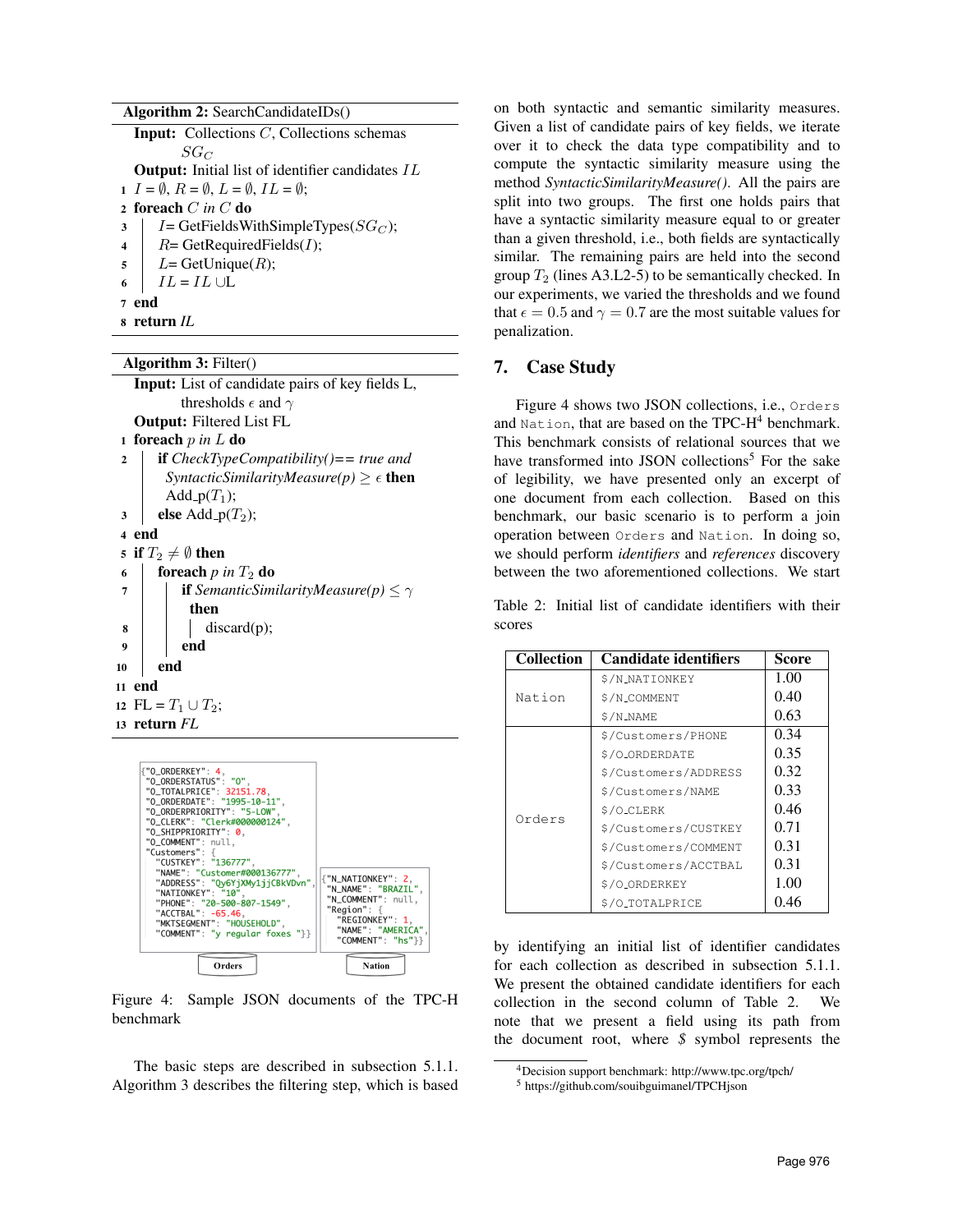document root. For each identifier candidate, we compute its score based on the features described in subsection [5.1.2.](#page-3-3) To prune poor quality candidates, for each collection, we search the cliff value after ranking the scores. We split the candidate identifiers into *Upper* and *Lower* parts. The *Upper* part of the collection Nation contains \$/N NATIONKEY, and the *Upper* part of the collection Orders contains \$/O ORDERKEY. The remaining candidate identifiers related to each collection are pruned since they are in the *Lower* part. We use

<span id="page-7-1"></span>

 $\Gamma$ 

| Field 1               | Field 2     |                |             |  |
|-----------------------|-------------|----------------|-------------|--|
| Path                  | <b>Type</b> | Path           | <b>Type</b> |  |
| \$/O_ORDERKEY         | Integer     | \$/N_NATIONKEY | Integer     |  |
| \$/O_TOTALPRICE       | Double      | \$/N_NATIONKEY | Integer     |  |
| \$/O_SHIPPRIORITY     | Integer     | \$/N_NATIONKEY | Integer     |  |
| \$/customer/CUSTKEY   | String      | \$/N_NATIONKEY | Integer     |  |
| \$/customer/ACCTBAL   | Double      | \$/N_NATIONKEY | Integer     |  |
| \$/customer/NATIONKEY | String      | \$/N_NATIONKEY | Integer     |  |
| \$/Region/REGIONKEY   | String      | \$/O_ORDERKEY  | Integer     |  |
| \$/N_COMMENT          | Null        | \$/O_ORDERKEY  | Integer     |  |

the candidate identifiers belonging to the *Upper* part of each collection to identify candidate pairs of key fields, i.e., identifiers and references. For this, we start by creating the initial set of pairs using the Cartesian product. Due to space limitation, we host the Cartesian product result in a GitHub repository<sup>6</sup>. . Since the initial list of candidate pairs is large, we refine it by applying the set of filtering rules. As presented in Table [3,](#page-7-1) we first check for pairs, i.e. each pair consists of a reference candidate (Field 1) and an identifier candidate (Field 2), containing fields with compatible types. Then, we compute the syntactic similarity measure for each pair as shown in Table [4.](#page-7-2) The penalization threshold is fixed to 0.5. Thus, we held the pair having a syntactic similarity equal to or greater than the threshold value, i.e., {\$/customer/NATIONKEY, \$/N NATIONKEY}. The remaining fields, which have a syntactic similarity measure less than the threshold, are filtered based on the semantic similarity measure. In this example, no semantic similarity was detected among the list of pairs. Hence, the discovered pair of key fields is {\$/customer/NATIONKEY, \$/N NATIONKEY}, where \$/N NATIONKEY is the identifier related to the Nation collection and \$/customer/NATIONKEY is the reference that is related to the Orders collection.

<span id="page-7-2"></span>Table 4: Syntactic similarity measures (SSM) of the candidate pairs of key fields

| Candidate pair                          | <b>SSM</b> |
|-----------------------------------------|------------|
| {\$/O_ORDERKEY, \$/N_NATIONKEY}         | 0.20       |
| {\$/O_TOTALPRICE, \$/N_NATIONKEY}       | 0.00       |
| {\$/O_SHIPPRIORITY, \$/N_NATIONKEY}     | 0.00       |
| {\$/customer/CUSTKEY, \$/N_NATIONKEY}   | 0.20       |
| {\$/customer/ACCTBAL, \$/N_NATIONKEY}   | 0.00       |
| {\$/customer/NATIONKEY, \$/N_NATIONKEY} | 0.66       |
| {\$/Region/REGIONKEY, \$/O_ORDERKEY}    | 0.25       |
| {\$/N_COMMENT, \$/O_ORDERKEY}           |            |

<span id="page-7-3"></span>Table 5: IRIS-DS results for the *identifier* candidates discovery in the TPC-H and the TPC-E collections

|    | <b>Collection</b> | # $\mathbf{d}^1$ | ${\bf p}_2$ | $\mathbf{R}^3$ | ${\bf A}^4$ | $\mathbf{Pd}^5$ % |
|----|-------------------|------------------|-------------|----------------|-------------|-------------------|
|    | Orders            | 1000             |             |                |             | 94.11             |
| Δ. | Nation            | 24               |             |                |             | 87.50             |
| Ξ  | Supplier          | 1000             |             |                |             | 85.71             |
| 囙  | Trade_TT          | 1000             |             |                |             | 94.73             |
|    | CustAcc           | 1000             |             |                |             | 97.14             |
|    | Holding           | 1000             |             |                |             | 83.33             |

<sup>1</sup># documents, <sup>2</sup>Precision, <sup>3</sup> Recall, <sup>4</sup>Accuracy, <sup>5</sup>Percentage decrease

## <span id="page-7-0"></span>8. Experimental Study

In this section, we report our experimental findings after describing the considered data collections.

#### 8.1. Data Collection

Our experimental study is based on both the TPC-H and the TPC-E benchmarks. Since our approach deals with document stores, we have implemented a transformation phase to convert TPC-H and TPC-E generated flat files to JSON ones. Each record in the flat file is considered as a document in the JSON collection.

We perform a data preparation stage with respect to the document-oriented model characteristics,

<span id="page-7-4"></span>Table 6: IRIS-DS results for candidate pairs discovery in the TPC-H and the TPC-E collections

|    | $\mathbf{C1}^1$ | $\mathbf{C}2^2$ | $\mathbf{p}_3$ | $\mathbf{R}^4$ | A <sup>5</sup> | $Pd^6$ % |
|----|-----------------|-----------------|----------------|----------------|----------------|----------|
| œ  | Orders          | Nation          |                |                |                | 95.40    |
| ő. | Supplier        | Order           | N/A            | N/A            |                | 100      |
|    | Nation          | Supplier        |                |                |                | 91.60    |
| 뛰  | Trade_TT        | CustAcc         |                |                |                | 98.80    |
| ő. | Holding         | Trade_TT        | 0.50           |                | 0.96           | 93.10    |
|    | CustAcc         | Holding         |                |                |                | 97.77    |

<sup>&</sup>lt;sup>1</sup>Collection 1, <sup>2</sup>Collection 2, <sup>3</sup> Precision, <sup>4</sup>Recall, <sup>5</sup>Accuracy, <sup>6</sup>Percentage decrease

<sup>6</sup>[https://github.com/souibguimanel/TPCHjson/blob/master/](https://github.com/souibguimanel/TPCHjson/blob/master/CaseStudy.txt) [CaseStudy.txt](https://github.com/souibguimanel/TPCHjson/blob/master/CaseStudy.txt)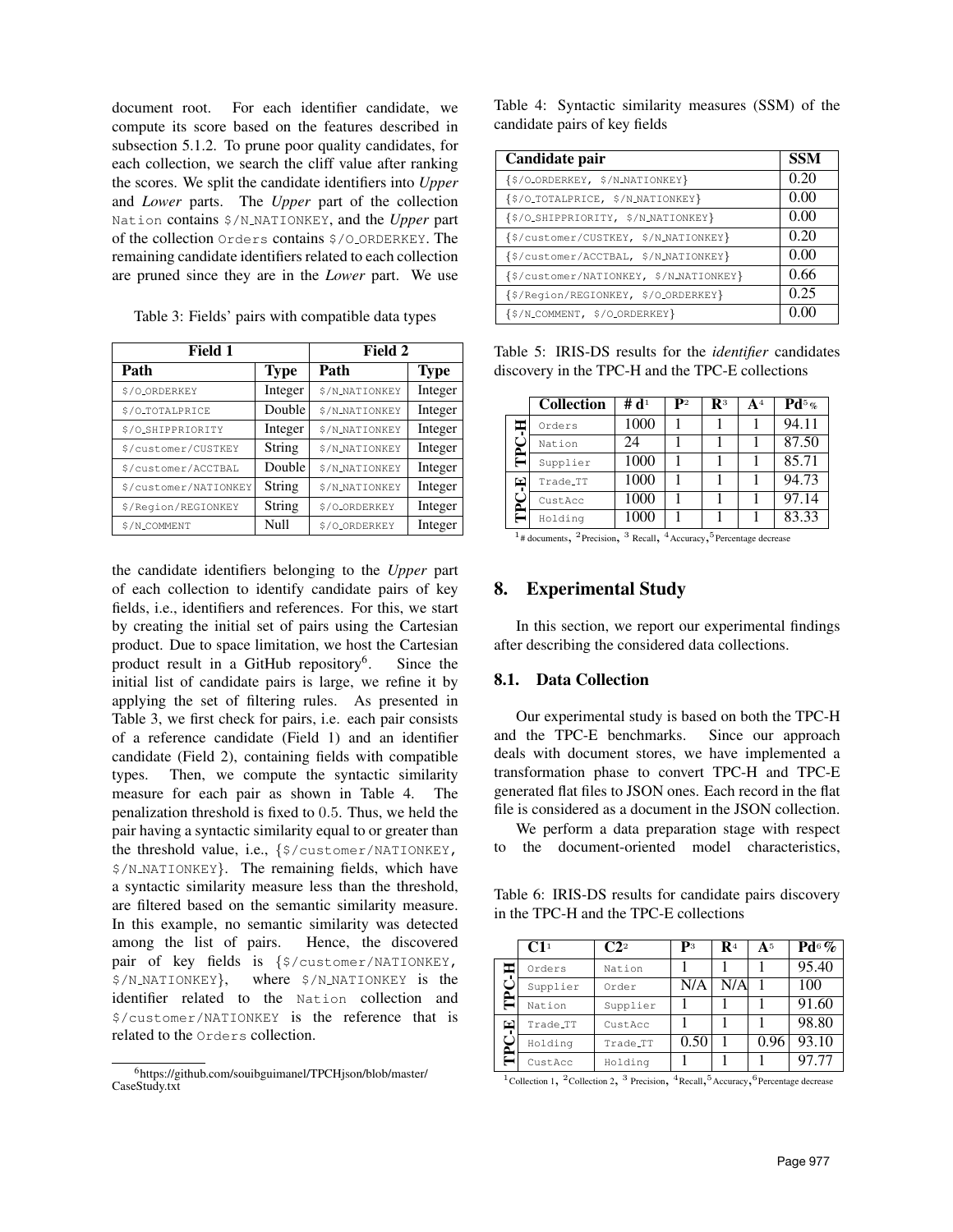e.g., randomly assigning null or missing values. Furthermore, in order to have different storage models, we have denormalised data in both benchmarks: *(i)* TPC-H, we have denormalised the Orders collection by embedding documents from Customer. Similarly, we have denormalised the Nation collection by embedding documents from Region; and *(ii)* TPC-E, we have denormalised the Trade collection by embedding documents from TradeType. Similarly, we have denormalised CustomerAcc by embedding documents from both Address and Customer collections. This is done by replacing each foreign key with its full object. We hosted the generated data in a GitHub repositories<sup>7,8</sup> to make them openly available.

#### 8.2. Evaluation Protocol

The experiments we conducted aim to validate our approach, in terms of result relevance. The approach validation consists of both levels: *(i) identifier* candidate's discovery for each collection; and *(ii)* identification of candidate pairs of key fields (*identifier* and *reference*) for every two collections. To this end, for each level, we use four metrics *(i)* precision: the fraction of the predicted true *identifier*/pairs among the predicted *identifiers*/pairs; *(ii)* recall: the fraction of predicted true *identifier*/pairs among *identifiers*/pairs of the gold standard; *(iii)* accuracy: the number of correct results returned by our algorithm; and *(iv)* percentage decrease: rate the reduce of the number of candidates that will be proposed to the end-user, this metric is computed as  $[(OriqinalNumber NewNumber)/OriginalNumber$ ) + 100].

<span id="page-8-1"></span>Table 7: Comparison of IRIS-DS with HoPF algorithm [\[18\]](#page-9-17) applied on the TPC-H and the TPC-E benchmarks

|       |                  | $\mathbf{Id}^1$ |      | (Ref <sup>2</sup> , Id <sup>1</sup> ) |      |
|-------|------------------|-----------------|------|---------------------------------------|------|
|       | <b>Algorithm</b> | $\mathbf{p}_3$  | R4   | $\mathbf{p}_3$                        | R4   |
| TPC-H | HoPF             |                 |      | 0.88                                  | 0.88 |
|       | <b>IRIS-DS</b>   |                 |      |                                       |      |
| TPC-E | HoPF             | 0.80            | 0.80 | 0.72                                  | 0.91 |
|       | <b>IRIS-DS</b>   |                 |      | 0.83                                  |      |

<sup>1</sup>Identifier, <sup>2</sup>Reference, <sup>3</sup>Precision, <sup>4</sup>Recall

#### 8.3. Experimental Setup and Results

As proof of the concept of our approach, we have developed java prototypes to support the main phases and tested them under macOS High Sierra machine, Processor Intel Core i5, 2.7 GHz and, 8 GB of DDR3 RAM. The used collections of JSON documents are stored on MongoDB as a document-oriented DBMS. We also used the python Wordninja library<sup>9</sup> to split the attached words into tokens.

As shown in Tables [5](#page-7-3) and [6,](#page-7-4) we compare the output sets of both *identifier* candidates and candidate pairs (*reference*, *identifier*) with the gold standard of the TPC-H and the TPC-E benchmarks, and we report the precision, recall, accuracy, and the percentage decrease. The results show that our approach reaches a high precision and accuracy without diminishing the recall. Furthermore, the percentage decrease metric yields increasingly good results by reducing the number of candidates that will be proposed to the end-user.

Since our approach considers several collections, we apply key pairs discovery on every two collections. Certainly, there is at least one pair of collections that they are not joinable so that they did not have a relationship (*reference*, *identifier*). Our approach can handle such cases. In fact, as depicted in Table [6,](#page-7-4) the pairs' discovery performed between Supplier and Order collections returns no pairs. This implies that the precision and recall are N/A, i.e. Not Applicable because the number of true-positive values is null. This might occur in cases in which the gold standard does not contain key join fields, and our algorithm returns correctly no pairs. We note that in Table [6,](#page-7-4) our algorithm shows a sharp penultimate row drop-in precision to 0.5 on detecting the pairs of join keys between Holding and Trade TT collections. This drop is because the syntactic similarity rule generates one false-positive result. However, this error accounts for only a small portion of the used collections, and fortunately, the percentage decrease is still high. Since we are the first to propose an approach for *identifier* and *reference* discovery in document stores, we compare our algorithm against the most recent work [\[18\]](#page-9-17) proposed in the context of relational databases as shown in Table [7.](#page-8-1) Outcomes from our experiments give insight into the feasibility of detecting join key fields in document stores containing scattered out data over several collections.

### <span id="page-8-0"></span>9. Conclusion and Future Work

Document stores have a variable schema, where fields can be missing in some documents or can have null values. Due to the absence of integrity constraints and inclusion dependencies, a document store is the furthest from having an exact join key. For this, detecting join key pairs between two document stores is a tricky task. In the literature, existing works have provided dedicated-solutions to relational databases.

<sup>7</sup> <https://github.com/souibguimanel/TPCHjson>

<sup>8</sup> <https://github.com/souibguimanel/TPCEjson>

<sup>9</sup>https://pypi.org/project/wordninja/